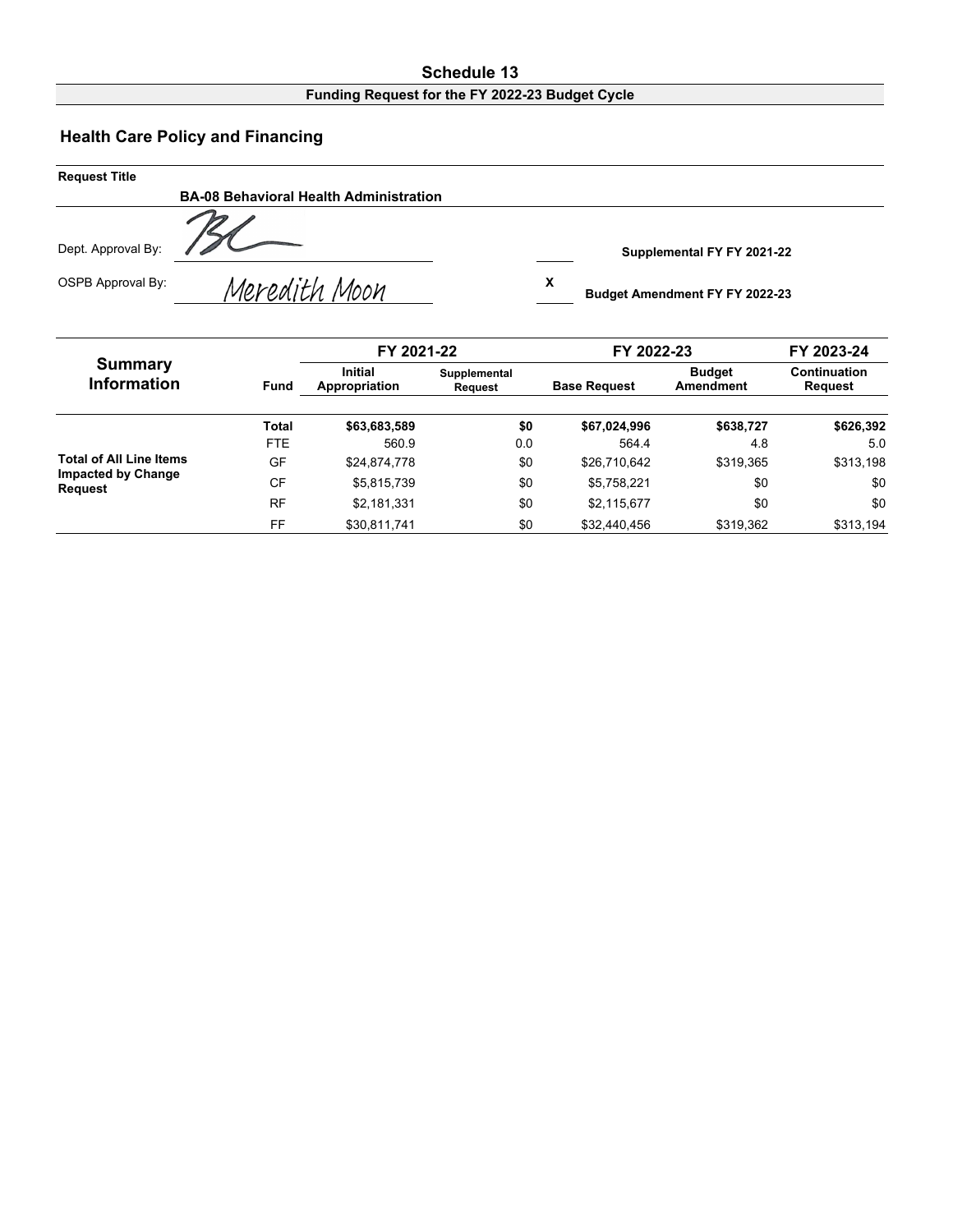|                                                                                       |                        | FY 2021-22                      |                         | FY 2022-23          |                                   | FY 2023-24                     |  |
|---------------------------------------------------------------------------------------|------------------------|---------------------------------|-------------------------|---------------------|-----------------------------------|--------------------------------|--|
| <b>Line Item</b><br><b>Information</b>                                                | Fund                   | <b>Initial</b><br>Appropriation | Supplemental<br>Request | <b>Base Request</b> | <b>Budget</b><br><b>Amendment</b> | Continuation<br><b>Request</b> |  |
|                                                                                       |                        |                                 |                         |                     |                                   |                                |  |
| 01. Executive Director's Office - Personal Services                                   |                        |                                 |                         |                     |                                   |                                |  |
|                                                                                       | <b>Total</b>           | \$46,430,090                    | \$0                     | \$48,168,150        | \$474,767                         | \$493,779                      |  |
|                                                                                       | <b>FTE</b>             | 560.9                           | 0.0                     | 564.4               | 4.8                               | 5.0                            |  |
|                                                                                       | GF                     | \$17,965,940                    | \$0                     | \$18,939,543        | \$237,384                         | \$246,890                      |  |
|                                                                                       | <b>CF</b>              | \$4,404,610                     | \$0                     | \$4,386,646         | \$0                               | \$0                            |  |
|                                                                                       | <b>RF</b>              | \$1,892,340                     | \$0                     | \$1,835,729         | \$0                               | \$0                            |  |
|                                                                                       | FF                     | \$22,167,200                    | \$0                     | \$23,006,232        | \$237,383                         | \$246,889                      |  |
| 01. Executive Director's Office - Health, Life, and Dental                            |                        |                                 |                         |                     |                                   |                                |  |
|                                                                                       | Total                  | \$6,863,806                     | \$0                     | \$8,102,805         | \$48,276                          | \$50,210                       |  |
|                                                                                       | <b>FTE</b>             | 0.0                             | 0.0                     | 0.0                 | 0.0                               | 0.0                            |  |
|                                                                                       | GF                     | \$2,642,297                     | \$0                     | \$3,338,890         | \$24,138                          | \$25,105                       |  |
|                                                                                       | <b>CF</b>              | \$556,742                       | \$0                     | \$563,126           | \$0                               | \$0                            |  |
|                                                                                       | <b>RF</b>              | \$166,554                       | \$0                     | \$165,482           | \$0                               | \$0                            |  |
|                                                                                       | FF                     | \$3,498,213                     | \$0                     | \$4,035,307         | \$24,138                          | \$25,105                       |  |
| 01. Executive Director's Office - Short-term Disability                               |                        |                                 |                         |                     |                                   |                                |  |
|                                                                                       | <b>Total</b>           | \$102,458                       | \$0                     | \$84,601            | \$676                             | \$703                          |  |
|                                                                                       | <b>FTE</b>             | 0.0                             | 0.0                     | 0.0                 | 0.0                               | 0.0                            |  |
|                                                                                       | GF                     | \$50,803                        | \$0                     | \$34,144            | \$338                             | \$352                          |  |
|                                                                                       | <b>CF</b>              | \$9,763                         | \$0                     | \$5,638             | \$0                               | \$0                            |  |
|                                                                                       | <b>RF</b>              | \$3,300                         | \$0                     | \$1,593             | \$0                               | \$0                            |  |
|                                                                                       | FF                     | \$38,592                        | \$0                     | \$43,226            | \$338                             | \$351                          |  |
| 01. Executive Director's Office - Amortization Equalization Disbursement              |                        |                                 |                         |                     |                                   |                                |  |
|                                                                                       | <b>Total</b>           | \$2,360,586                     | \$0                     | \$2,644,871         | \$21,129                          | \$21,975                       |  |
|                                                                                       | <b>FTE</b>             | 0.0                             | 0.0                     | 0.0                 | 0.0                               | 0.0                            |  |
|                                                                                       | GF                     | \$924,349                       | \$0                     | \$1,067,047         | \$10,565                          | \$10,988                       |  |
|                                                                                       | $\mathsf{C}\mathsf{F}$ | \$177,353                       | \$0                     | \$177,169           | \$0                               | \$0                            |  |
|                                                                                       | RF                     |                                 |                         | \$49,788            |                                   |                                |  |
|                                                                                       | FF                     | \$52,920<br>\$1,205,964         | \$0<br>\$0              | \$1,350,867         | \$0<br>\$10,564                   | \$0<br>\$10,987                |  |
|                                                                                       |                        |                                 |                         |                     |                                   |                                |  |
| 01. Executive Director's Office - Supplemental Amortization Equalization Disbursement |                        |                                 |                         |                     |                                   |                                |  |
|                                                                                       | Total<br><b>FTE</b>    | \$2,360,586<br>0.0              | \$0                     | \$2,644,871<br>0.0  | \$21,129<br>0.0                   | \$21,975<br>$0.0\,$            |  |
|                                                                                       |                        |                                 | 0.0                     |                     |                                   |                                |  |
|                                                                                       | GF                     | \$924,349                       | \$0                     | \$1,067,047         | \$10,565                          | \$10,988                       |  |
|                                                                                       | CF                     | \$177,353                       | \$0                     | \$177,169           | \$0                               | \$0                            |  |
|                                                                                       | RF                     | \$52,920                        | \$0                     | \$49,788            | \$0                               | \$0                            |  |
|                                                                                       | FF                     | \$1,205,964                     | \$0                     | \$1,350,867         | \$10,564                          | \$10,987                       |  |
| 01. Executive Director's Office - Operating Expenses                                  |                        |                                 |                         |                     |                                   |                                |  |
|                                                                                       | <b>Total</b>           | \$2,775,315                     | \$0                     | \$2,432,567         | \$39,750                          | \$4,750                        |  |
|                                                                                       | <b>FTE</b>             | 0.0                             | 0.0                     | $0.0\,$             | 0.0                               | $0.0\,$                        |  |
|                                                                                       | GF                     | \$1,209,995                     | \$0                     | \$1,035,087         | \$19,875                          | \$2,375                        |  |
|                                                                                       | CF                     | \$251,588                       | \$0                     | \$212,239           | \$0                               | $\$0$                          |  |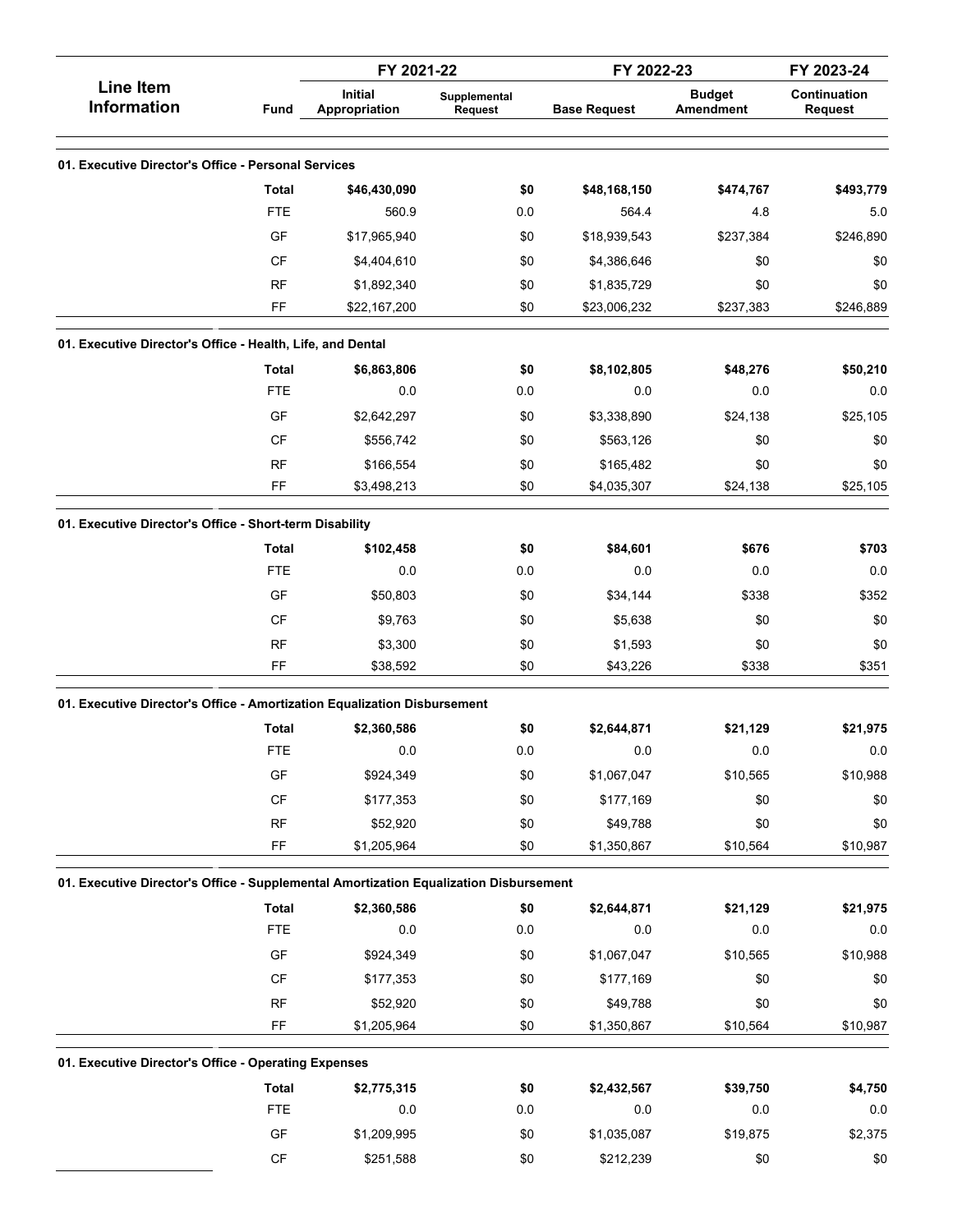|                                                |              | FY 2021-22                      |                                | FY 2022-23          |                                   | FY 2023-24                     |  |
|------------------------------------------------|--------------|---------------------------------|--------------------------------|---------------------|-----------------------------------|--------------------------------|--|
| Line Item<br><b>Information</b>                | Fund         | <b>Initial</b><br>Appropriation | Supplemental<br><b>Request</b> | <b>Base Request</b> | <b>Budget</b><br><b>Amendment</b> | <b>Continuation</b><br>Request |  |
|                                                | <b>RF</b>    | \$13,297                        | \$0                            | \$13,297            | \$0                               | \$0                            |  |
|                                                | FF           | \$1,300,435                     | \$0                            | \$1,171,944         | \$19,875                          | \$2,375                        |  |
| 01. Executive Director's Office - Leased Space |              |                                 |                                |                     |                                   |                                |  |
|                                                | <b>Total</b> | \$2,790,748                     | \$0                            | \$2,947,131         | \$33,000                          | \$33,000                       |  |
|                                                | <b>FTE</b>   | 0.0                             | 0.0                            | 0.0                 | 0.0                               | 0.0                            |  |
|                                                | GF           | \$1,157,045                     | \$0                            | \$1,228,884         | \$16,500                          | \$16,500                       |  |
|                                                | <b>CF</b>    | \$238,330                       | \$0                            | \$236,234           | \$0                               | \$0                            |  |
|                                                | <b>RF</b>    | \$0                             | \$0                            | \$0                 | \$0                               | \$0                            |  |
|                                                | FF           | \$1,395,373                     | \$0                            | \$1,482,013         | \$16,500                          | \$16,500                       |  |

| <b>Auxiliary Data</b>        |                                                                |                                                         |      |  |  |  |  |  |  |  |
|------------------------------|----------------------------------------------------------------|---------------------------------------------------------|------|--|--|--|--|--|--|--|
| <b>Requires Legislation?</b> | NO.                                                            |                                                         |      |  |  |  |  |  |  |  |
| <b>Type of Request?</b>      | Health Care Policy and Financing<br><b>Prioritized Request</b> | Interagency Approval or<br><b>Related Schedule 13s:</b> | None |  |  |  |  |  |  |  |

 $\mathcal{L}(\mathcal{L})$  and  $\mathcal{L}(\mathcal{L})$  . In the  $\mathcal{L}(\mathcal{L})$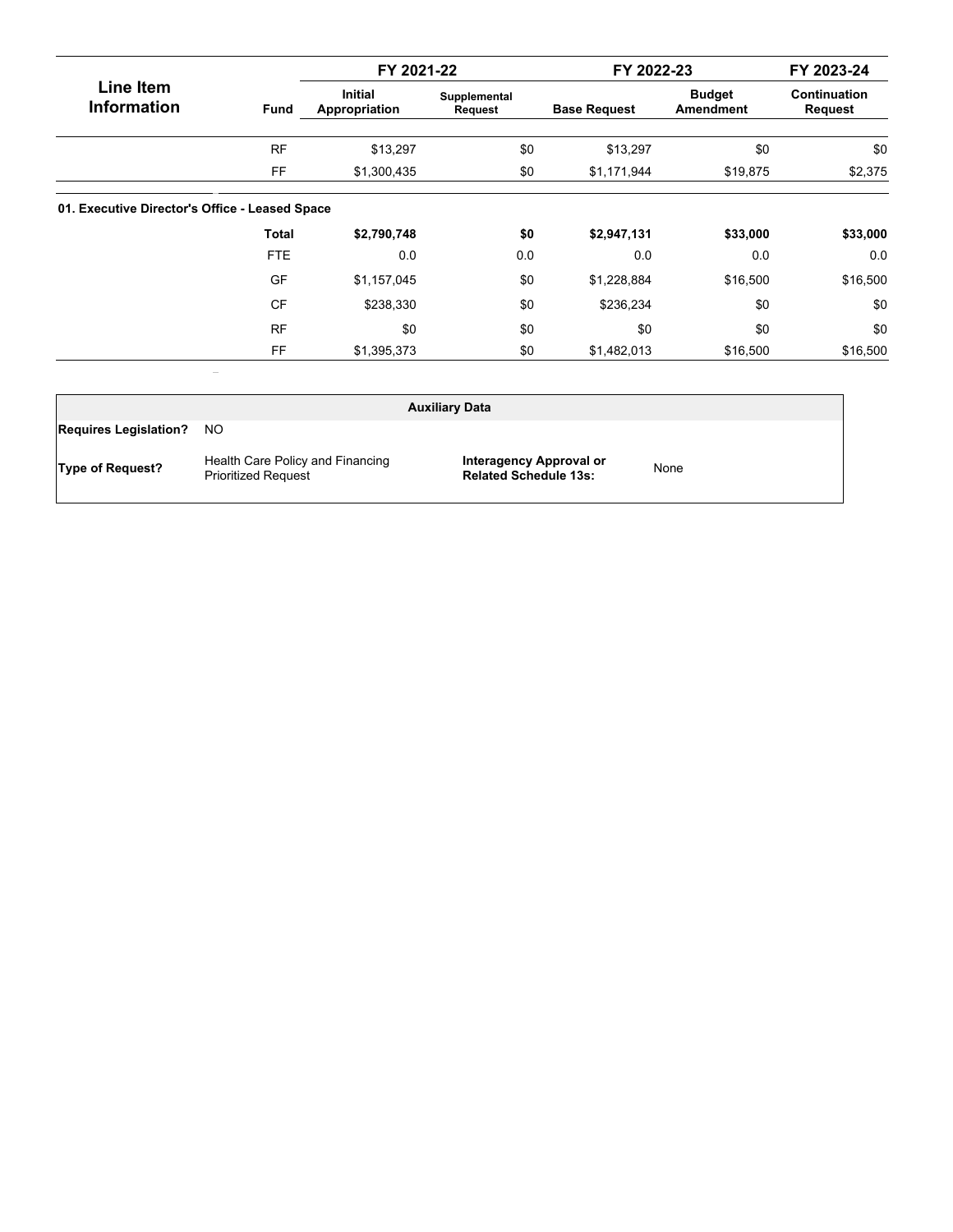Department of Health Care Policy & Financing **Jared Polis**

FY 2022-23 Funding Request





Governor

**Kim Bimestefer** Executive Director

## **Department Priority: BA-08 Request Detail: Behavioral Health Administration**

| Summary of Funding Change for FY 2022-23 |                             |                              |                              |  |  |  |  |  |  |
|------------------------------------------|-----------------------------|------------------------------|------------------------------|--|--|--|--|--|--|
|                                          |                             | Incremental Change           |                              |  |  |  |  |  |  |
|                                          | FY 2021-22<br>Appropriation | FY 2022-23<br><b>Request</b> | FY 2023-24<br><b>Request</b> |  |  |  |  |  |  |
| <b>Total Funds</b>                       | \$63,683,589                | \$638,727                    | \$626,392                    |  |  |  |  |  |  |
| FTE                                      | 560.9                       | 4.8                          | 5.0                          |  |  |  |  |  |  |
| <b>General Fund</b>                      | \$24,874,778                | \$319,365                    | \$313,198                    |  |  |  |  |  |  |
| <b>Cash Funds</b>                        | \$5,815,739                 | \$0                          | \$0                          |  |  |  |  |  |  |
| <b>Reappropriated Funds</b>              | \$2,181,331                 | \$0                          | \$0                          |  |  |  |  |  |  |
| <b>Federal Funds</b>                     | \$30,811,741                | \$319,362                    | \$313,194                    |  |  |  |  |  |  |

#### *Summary of Request*

The Department of Health Care Policy and Financing (HCPF, the department) requests 5.0 FTE for the implementation of the Behavioral Health Administration (BHA). This implementation is the next stage of a multi-year behavioral health system reform effort led by Governor Polis and the Department of Human Services (CDHS). The BHA will provide cross-system, cross-sector oversight and support of the state's behavioral health system. The BHA will bring new functionality to the administration of behavioral health in the state. In addition to functionality such as consumer navigation supports, cross-sector policy alignment, and analytics, the BHA brings improved system transparency and accountability through an innovative governance structure that brings consumers and local entities to the forefront of state policy making.

As the single largest purchaser of behavioral health services, the department will be required to provide a variety of supports to the BHA including policy expertise, data warehousing, technical financial analysis, and health administration including capitation rate setting, policy and data analysis, payment reform, and Regional Accountable Entity contracting. Because the success of the BHA hinges on the need for synergy between HCPF, CDHS, and the BHA, HCPF has submitted this companion request to CDHS's Behavioral Health Authority. This request represents an increase of less than 0.5% from the department's FY 2020-21 Long Bill total funds appropriation.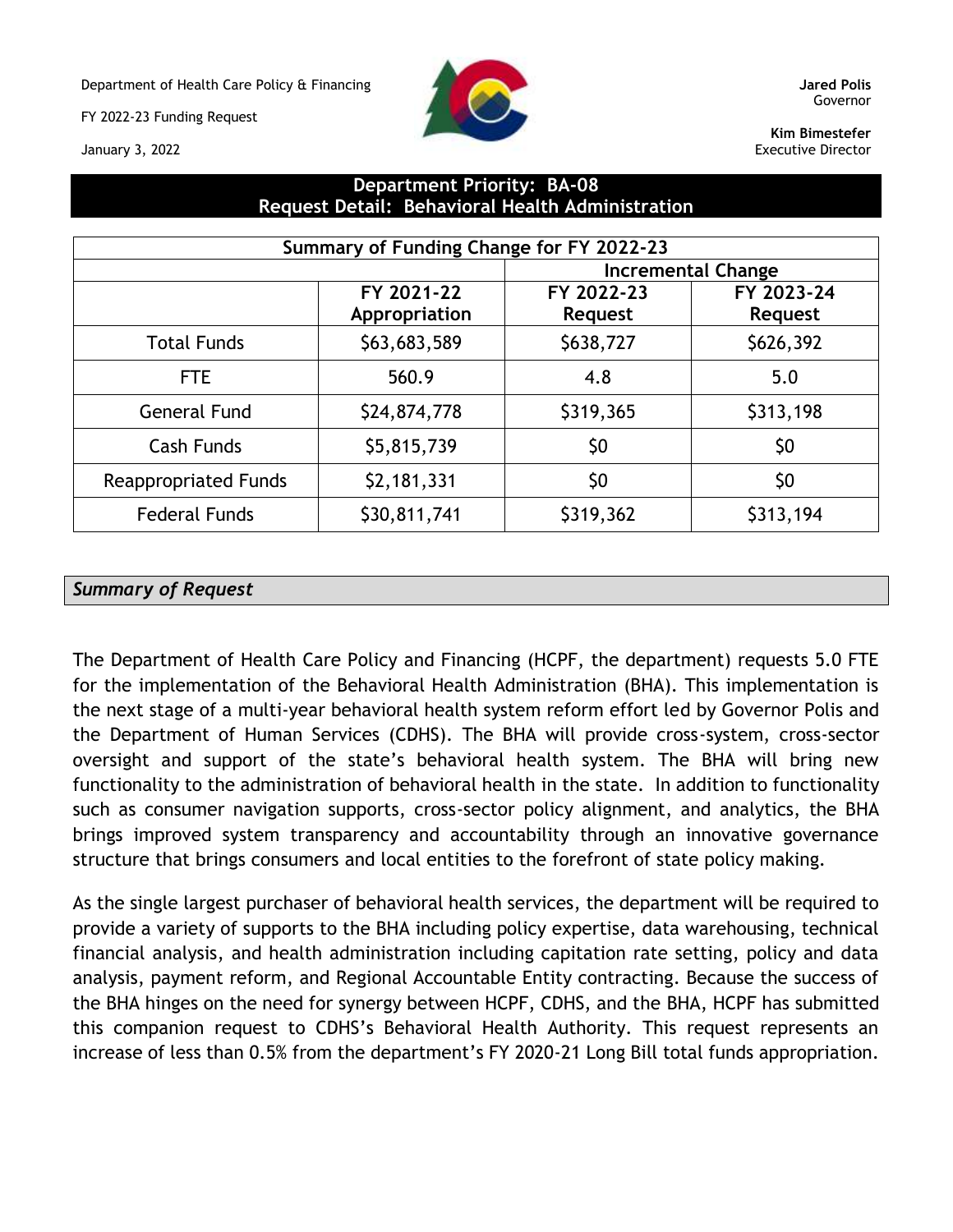#### *Current Program*

The public administration of Colorado's behavioral health system is complex. With over \$1.5 billion in annual public expenditures statewide, each agency has a unique role related to the behavioral health system. With a central regulatory and administrative role, the Office of Behavioral Health in the Department of Human Services (CDHS) runs the two state mental health hospitals, purchases prevention and treatment services, and regulates the public behavioral health system. The primary purchaser of publicly funded behavioral health services in the state is the Department of Health Care Policy and Financing (HCPF, the Department) with nearly 60% of total public expenditures flowing through the Medicaid program. The Department of Public Health and Environment (CDPHE) supports multiple prevention programs and houses the Office of Suicide Prevention. The Judicial branch, Department of Corrections (DOC), and Department of Public Safety (CDPS) all intersect with the behavioral health system as well, serving as a purchaser and provider of behavioral health service for the criminal justice involved population.

Nearly every agency in the state has some connection to the behavioral health system; however, there is no single entity with accountability for the entire system or to drive interagency connectivity and coordination. Behavioral health conditions affect a substantial number of people in the U.S. and are especially common among people with low incomes.<sup>1 2 3</sup> Because Medicaid is the primary source of health insurance coverage for low-income Coloradans, the department plays a key role in financing covered services within the existing behavioral health system.

The department is a committed partner in the effort to implement the BHA. Like CDHS, the department plays a pivotal role in the existing behavioral health safety net system and will play a significant role in the implementation of the new system. In FY 2021-22, the department is appropriated \$998.7 million to provide behavioral health and substance use disorder care through the services of regional accountable entities (RAEs), which manage behavioral health services for eligible Medicaid clients in a capitated, risk-based model. For context, in the current fiscal year, the Office of Behavioral Health (OBH) within CDHS is appropriated \$405.7 million<sup>4</sup> to fund community-based prevention, treatment, and recovery support for people with low incomes who

 $1$  Committee to Evaluate the Supplemental Security Income Disability Program for Children with Mental Disorders; Board on the Health of Select Populations; Board on Children, Youth, and Families; Institute of Medicine; Division of Behavioral and Social Sciences and Education; The National Academies of Sciences, Engineering, and Medicine, *Mental Disorders and Disabilities Among Low-Income Children*, ed. Boat TF and Wu JT, (Washington, DC: National Academies Press (US); October 2015), [http://www.ncbi.nlm.nih.gov/pubmed/26632628.](http://www.ncbi.nlm.nih.gov/pubmed/26632628)

<sup>&</sup>lt;sup>2</sup>Jitender Sareen, et al., "Relationship Between Household Income and Mental Disorders: Findings From a Population-Based Longitudinal Study," *Archives of General Psychiatry,* 68, 4(2011):419-27.

<sup>&</sup>lt;sup>3</sup> Bridget F. Grant, et al., "Epidemiology of DSM-5 Alcohol Use Disorder: Results From the National Epidemiologic Survey on Alcohol and Related Conditions III," *JAMA Psychiatry,* 72, 8(2015):757-66.

<sup>4</sup> http://coga.prod.acquia-sites.com/sites/default/files/21lbnarrative.pdf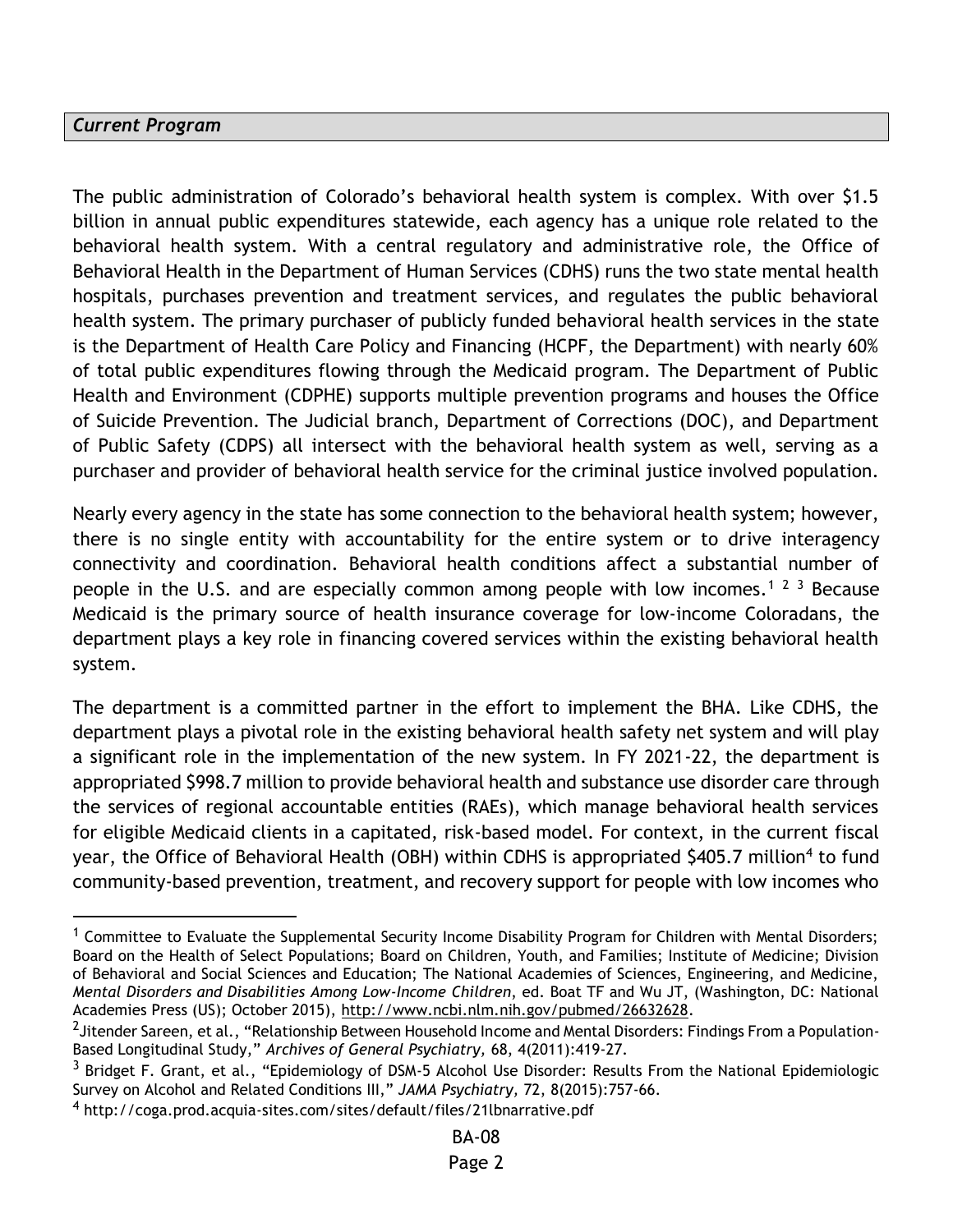are not eligible for Medicaid, as well as services for Medicaid members which are not allowable expenses under Medicaid.

The department sets behavioral health capitation payments to Regional Accountable Entities (RAEs) on behalf of Health Fist Colorado members. This appropriation also provides a small amount of fee-for-service funding for a limited set of behavioral health services not covered in the capitation rate and as well as some additional minor allowances for individuals eligible for both Medicaid and Medicare. The department is also the primary public purchaser of prescription drug therapies used to treat behavioral health disorders.

## *Problem or Opportunity*

With approximately one million people in Colorado in need of behavioral health services, Governor Polis created the Behavioral Health Task Force (Task Force) in 2019 to design a behavioral health system that puts people first. The Task Force and its subcommittees met from July 2019 to August 2020 with the goal of creating a plan to transform Colorado's behavioral health system. Concurrent with the work of the Task Force, CDHS procured a contractor to perform a statewide behavioral health needs assessment. These efforts revealed strong consensus that Colorado's behavioral health system works for some people, but not all. Many Coloradans reported they are not able to access timely care because the services they need are not available in their communities, wait times are too long, or providers can't accommodate their disabilities. Colorado's behavioral health system is fragmented and lacks a cross-payer longterm shared vision. Statewide workforce issues exist and are most prominent in rural and frontier areas. Providers experience significant administrative burdens that are barriers to innovation and quality of services.

During their thirteen months of convening, the Task Force heard from hundreds of Coloradans and identified almost 150 recommendations to reform the state's system. Those recommendations fell into six pillars, and within them, the Task Force prioritized nineteen actionable recommendations that represent the foundation for a strong behavioral health system. These six pillars are: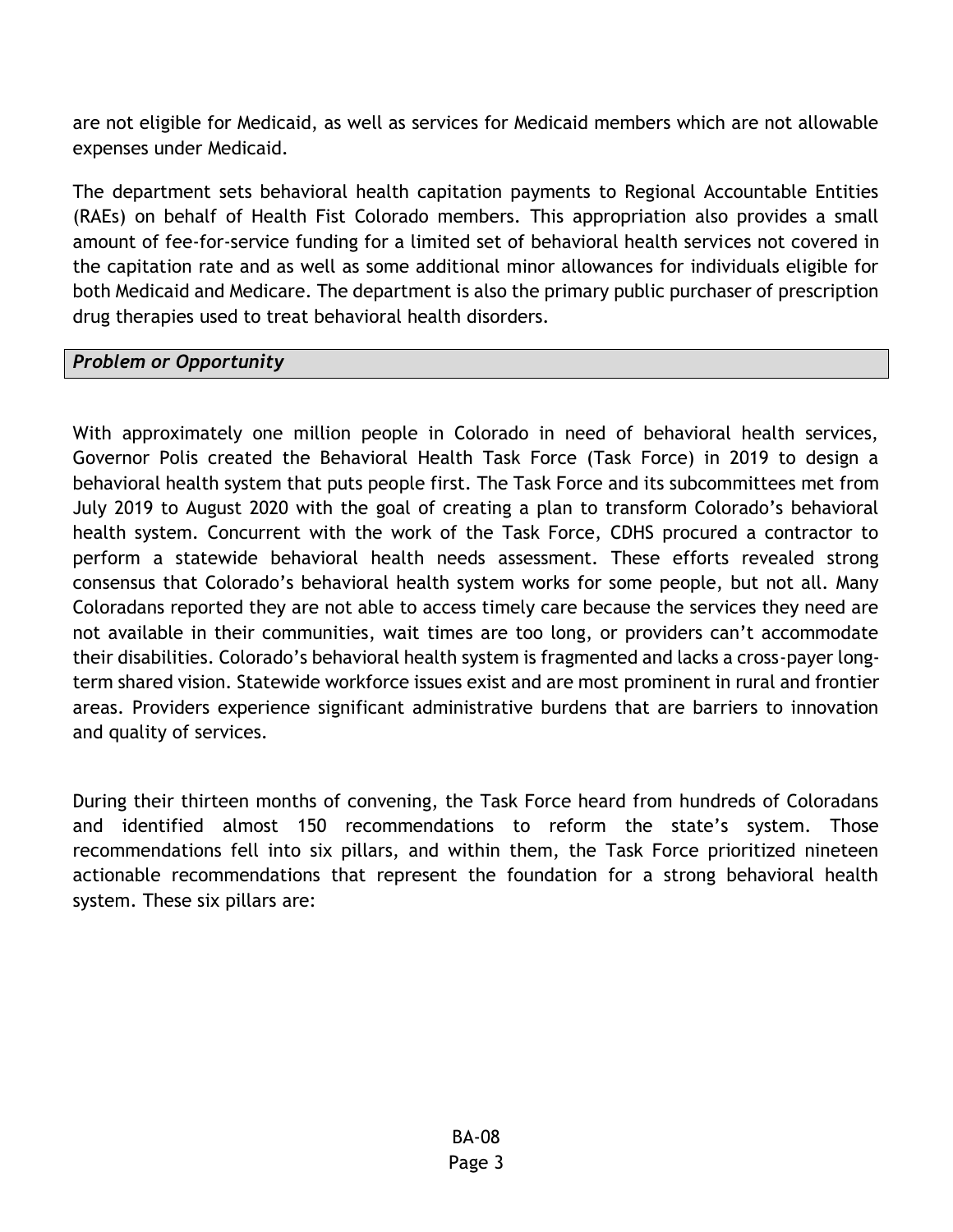

**ACCESS** - All Coloradans need access to a continuum of behavioral health services and to be connected to those services when they need them.

**AFFORDABILITY** - Care can be affordable when people get the care they need to stay healthy, administrative efficiencies are captured, and payment models incentivize positive outcomes.

**WORKFORCE & SUPPORT** - A high-quality, trained, resourced, culturally responsive and diverse behavioral health professional workforce is needed in Colorado to deliver improved health and access.

**ACCOUNTABILITY** - Collaboration across stakeholders needs to take place to ensure that Coloradans are receiving the quality care they need.

**CONSUMER & LOCAL GUIDANCE** - Engagement with community stakeholders is critical for feedback and guidance on how best to meet local behavioral health needs.

**WHOLE PERSON CARE** - Coloradans are best served when their social determinants of health (e.g., secure housing, access to healthy food, secure employment, etc.) are adequately addressed.

The Task Force voted unanimously to prioritize the establishment of a Behavioral Health Administration (BHA) to be the cornerstone for reform efforts in the state by leading and promoting the state's behavioral health priorities and agenda.

The department's role in supporting and aligning with the BHA will evolve throughout the implementation of the new agency. To meet the challenges and opportunities of that evolution, additional resources are required. The department's current staffing pattern, devoted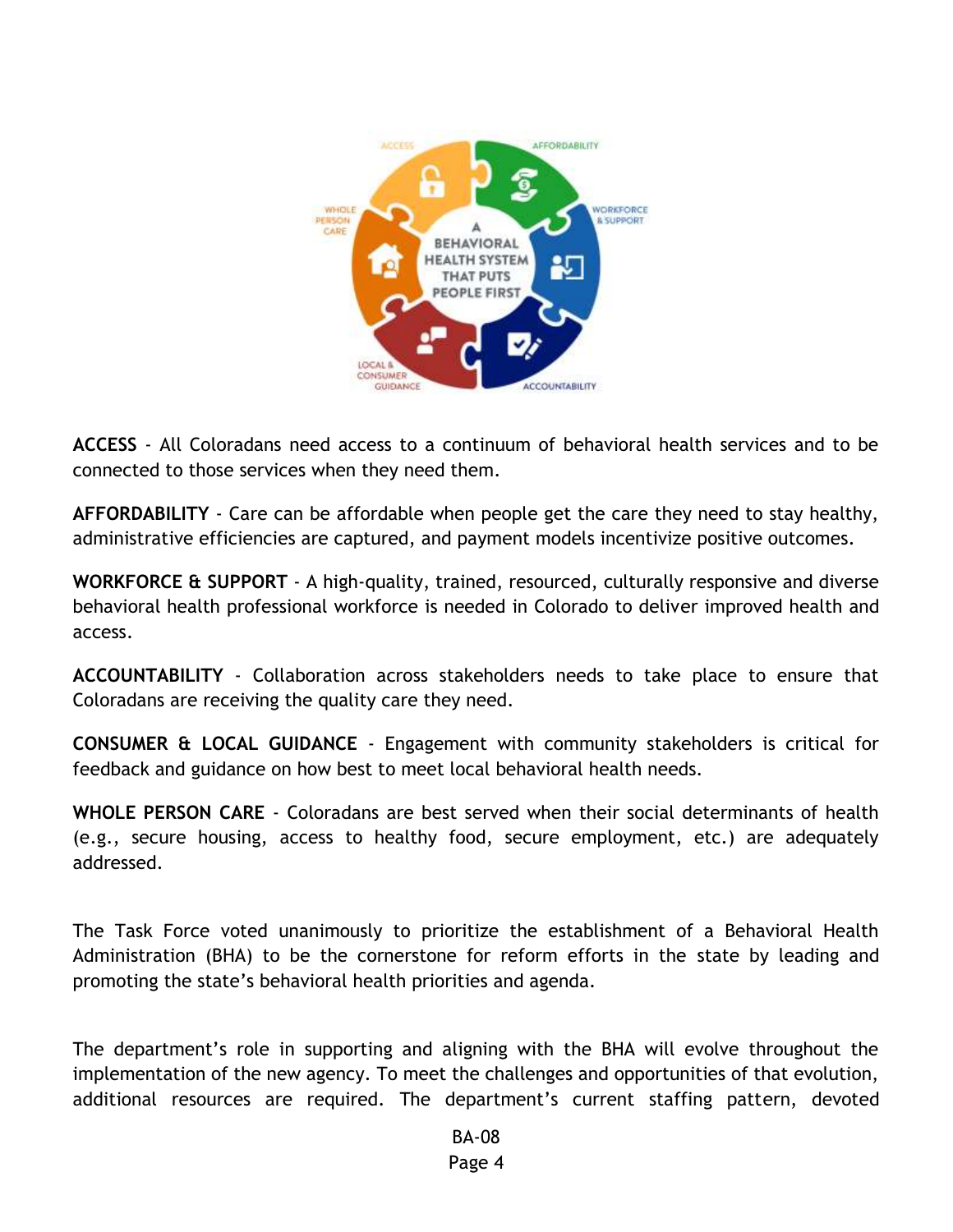exclusively to the statewide administration of behavioral health care services through Medicaid, is limited to five permanent FTE, three of which work closely with RAEs via the Accountable Care Collaborative (ACC), and two of which provide technical expertise in establishing capitated behavioral health payment rates.

In order for the BHA to be fully implemented, the current department staffing pattern must be sufficient to meet the additional rate setting, policy analysis, data analysis, research, writing, coordination, plan design, and administrative requirements.

Lack of service integration was identified in the OBH 2020 Statewide Behavioral Health Needs Assessment<sup>5</sup> as a key concern to be addressed by the BHA. The use of integrated behavioral health services in medical care, especially primary care, is particularly important in the general population with mild to moderate behavioral health conditions. In Medicaid, the ACC Phase II brought about structural changes aimed at better integration of primary and behavioral health services. However, stakeholders and data suggest that access to behavioral health in primary care settings is still lagging.<sup>6</sup> In 2017, only approximately 30,000 of Health First Colorado's 1.56 million members accessed behavioral health care in the primary care setting (as measured by billing of the six visit codes).<sup>7</sup> For individuals who received any health care services through their benefit with Health First Colorado in FY 2018-19, 10.0% received at least one mental health service. This increases to 51.3% among members with a mental health diagnosis. Almost 3% received at least one SUD service. This increases to 24.6% among members with a substance use diagnosis.

The ACC Phase II places a strong emphasis on physical and behavioral health integration. The structural change that occurred in the transition from ACC Phase I to ACC Phase II introduced RAEs as the single entity which combine primary and behavioral health care administration. In order to realize meaningful, ongoing improvements in service integration, the department is the only entity capable of bridging the gap between the systemwide reforms of the BHA and the existing RAE-based service delivery system for Medicaid members. Department staffing patterns are only sufficient to ensure basic minimum contractual compliance. The RAEs are a critical component of the current, fragmented behavioral health landscape, and will play a vital role in realizing BHA-led reforms at the local and regional levels. In order to pull together the current fragmented system, additional resources are required.

<sup>5</sup> https://drive.google.com/file/d/1lln7LrH8f7vaYy7DVh53PkxaN4Zb9LlB/view

<sup>6</sup> https://drive.google.com/file/d/1lln7LrH8f7vaYy7DVh53PkxaN4Zb9LlB/view

 $<sup>7</sup>$  As of July 1, 2018, HCPF increased access to short-term behavioral health care within primary care. Primary care</sup> medical providers may be reimbursed for up to six visits per state fiscal year for seven specific procedure codes (90791, 90792, 90832, 907834, 90837, 90846, 90847).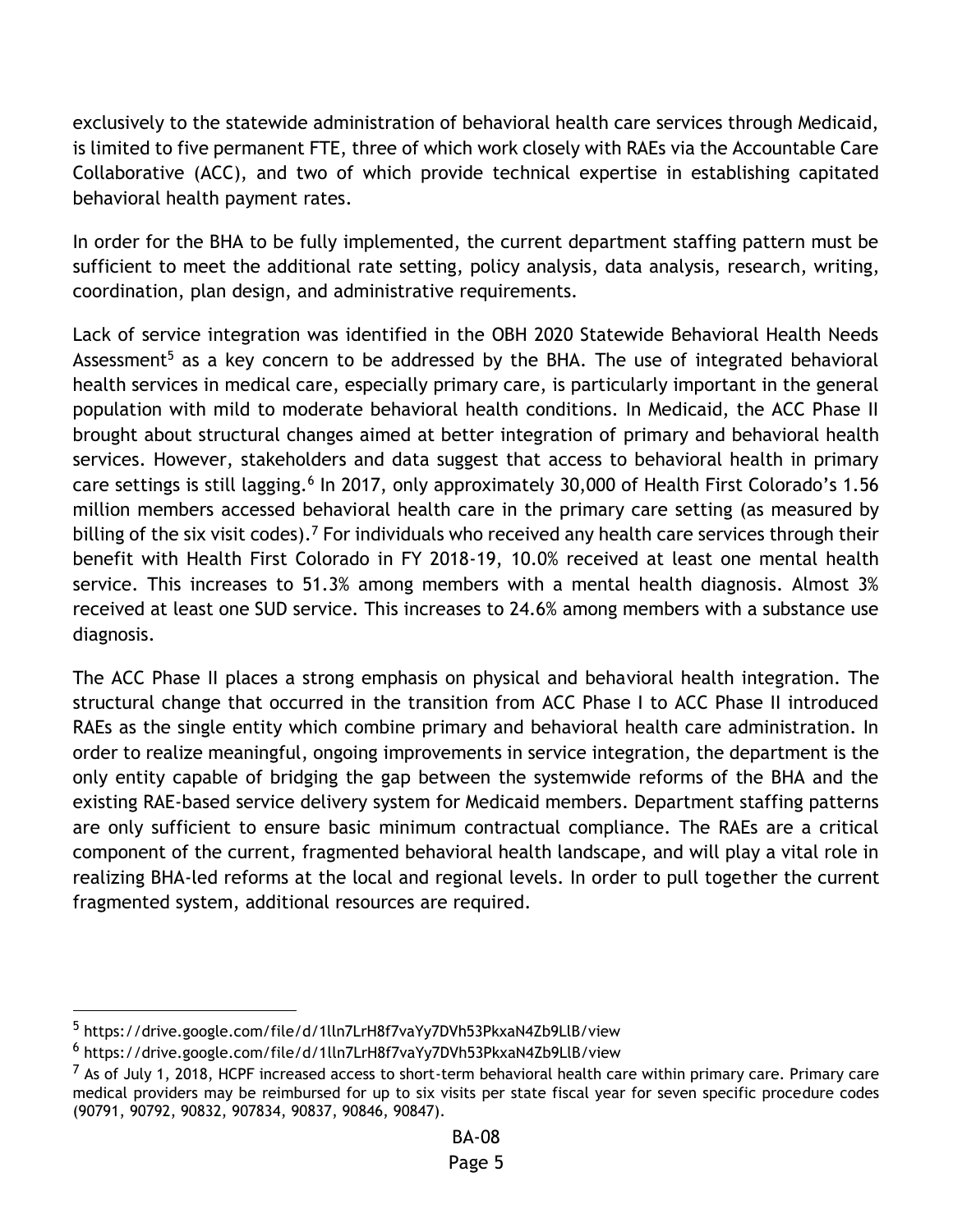#### *Proposed Solution*

The department requests an increase of \$638,727 total funds, including an increase \$319,365 General Fund and an increase of 4.8 FTE in FY 2022-23; and, an increase of \$626,392 total funds, including an increase of \$313,198 General Fund, and an increase of 5.0 FTE in FY 2023-24 to implement and support behavioral health system reforms as defined by the BHA. This request to add dedicated FTE would provide for the following activities: integrating and aligning statewide behavioral health reform efforts; ensuring state level policy changes do not conflict with federal regulations that could jeopardize federal financial participation; providing leadership and longterm strategy to the behavioral health reform efforts within the department and across the statewide system and allowing for a shared governance model to be formed; executing interagency agreements to formalize cross-agency collaboration and responsibilities; synthesizing new and existing department data to better inform data-driven policy interventions; ensuring that cross-agency data warehousing and sharing is available and secure, and incorporating behavioral health reforms into the capitated behavioral health payment rate. The additional resources would also allow the department to strategically design and implement the ACC Phase III in a way that prioritizes the need for greater alignment between Medicaid and the Behavioral Health Administration.

The department requests 5.0 FTE to make its staffing pattern sufficient to meet the additional rate setting, policy analysis, data analysis, research, writing, coordination, plan design, and administrative requirements, as follows.

#### **Behavioral Health Programs Specialist**

The department requests 1.0 FTE to strategically manage the department's ongoing effort to develop and coordinate health policy operations, ACC contracting, outcome tracking and planning, as well as incentive payments related to behavioral health reforms. This work would ensure that BHA-led reforms are being effectively integrated into RAE contracts and that behavioral health incentive payments and key performance indicators are effectively utilized to drive RAE performance. Because RAEs are the primary administrators of the state's behavioral health benefit, this position would play an essential role in establishing the alignment and integration of BHA-led reforms within the RAE network. To achieve a high degree of alignment and integration, this position would be responsible for overseeing the daily operations of the work unit associated with behavioral health and would provide strategic leadership as the BHAled reforms are implemented. This position would also be responsible for supervising four existing temporary program staff, who would be collectively responsible for coordinating the alignment of all behavioral health data and claims processing across both CDHS and the department. This would require the establishment of provider and member process mapping to strategically align data and claims processing across multi-departmental data systems and financial systems. This position would also direct staff on the design and implementation of appropriate state policy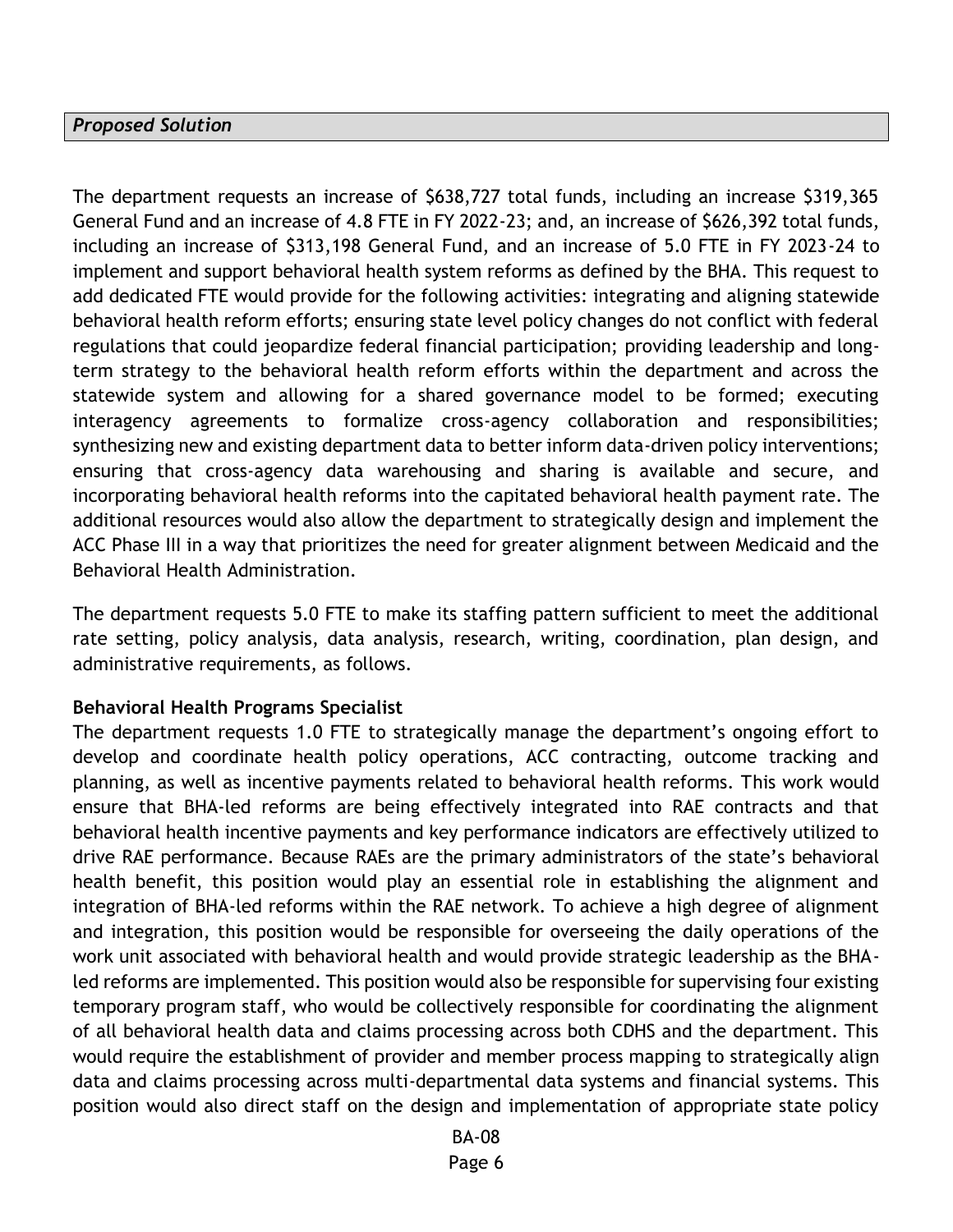changes as required by BHA-led reforms. This would include billing manual updates, policy guidance, and regulatory impact assessment.

### **Child and Youth Behavioral Health Policy Specialist**

The department requests 1.0 FTE to serve as a subject matter expert for child and youth behavioral health policy. This position would be responsible for assessing federal approvals and state policies related to child and youth behavioral health, and for supporting operational, contract, and payment reform changes within the Accountable Care Collaborative as directed by BHA-led system reforms. This position would be responsible for leading a team of analysts, with the collective responsibility of aligning and coordinating the various child and youth behavioral health reform efforts already underway, while also incorporating the significant reforms that are anticipated from the BHA. This request is based on a direct recommendation of the Child and Family Subcommittee, convened as part of the BHA development process. Community stakeholders and subcommittee members identified a need for the department to take a leadership role in the development of policies and practices that acknowledge the critical differences in child and youth behavioral health care provision, relative to adult behavioral health care provision.

There is a well-known and documented gap in the state's ability to provide behavioral health care services to high-needs children and youths. In calendar years 2019 and 2020, 40 children had to be sent out of state to receive basic residential services. Multiple projects and distinct funding sources have been initiated to fill this outstanding need, however, for these efforts to be successful, strategic engagement and coordination are required. To achieve this, the department requires the strategic leadership of a child and youth behavioral health subject matter expert. The BHA taskforce has released recommendations to significantly reform both inpatient and outpatient treatment for children and youth. The Department has publicly committed to execute these reforms. In order to effectively do so, the department requires the expertise of an experienced program administrator with an understanding of the breadth and depth of system-level changes and the impact of those changes on the child and youth Medicaid population.

### **Regulatory and Compliance Specialist**

The department requests 1.0 FTE to serve as a regulatory specialist, responsible for reviewing federal approvals and state-level policy changes to ensure that all BHA-led reforms are approved and in compliance with all relevant regulations. This position would be responsible for engaging with the federal Centers for Medicare and Medicaid Services (CMS) to address complex policy challenges, find solutions, and to ensure that federal financial participation is maximized. The responsibilities associated with this position are critical both internally and externally. Within the department, this position would work to ensure that BHA-led reforms are compliant with existing federal regulations and recommend changes to state-level policy accordingly. Externally, this position would work with stakeholders and across departments to transform BHA reform

> BA-08 Page 7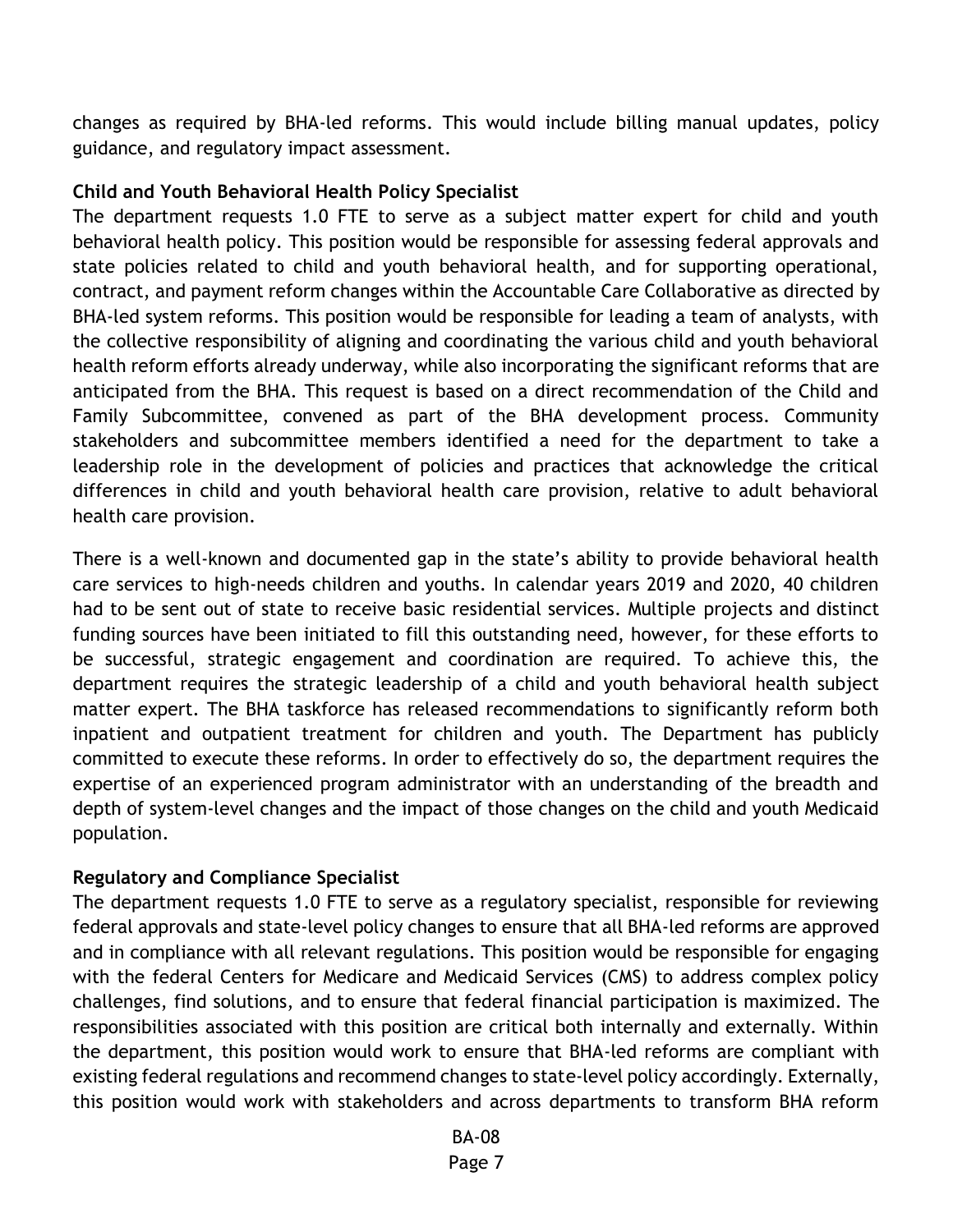goals into distinct, actionable processes. This would require creative solutions at both the policy and practical levels to interpret the goals into discrete action items. This position would also be responsible for reviewing all policy through an equity lens. This would require engaging with the department's Equity Diversity and Inclusion staff and building relationships with community partners from historically underserved populations. Ultimately, this position would be required to design and implement policies that acknowledge co-occurring conditions and ensure that whole-person care is realized such that physical and behavioral health needs are met. This would require the position to be heavily engaged with integrated care policies including building partnerships with residential facilities, RAEs, and primary care networks.

### **Rates Analyst**

The department requests 1.0 FTE to analyze and model and implement behavioral health reforms impacts on capitated behavioral health payment rates. This position would work with an existing team of analysts to analyze behavioral health program objectives, financial data, and regulations. Specific responsibilities of this position would include coordinating with multiple departments to ensure that existing service coverage does not overlap or interfere with existing behavioral health capitation rate-setting methodology and systematizing payment mechanisms and service coverage across state departments and counties to determine if any duplicative elements exist. All BHA reforms will carry a significant volume of disparate data which will need to be unified and consolidated. Because the data will be received from various fragmented sources within the existing behavioral health system, there will be a significant burden associated with scrutinizing the accuracy of the data while also configuring the data to be usable for ratesetting purposes. This position would be expected to understand the connections between the various sources and the implications on rate-setting considerations. This level of discernment requires an experienced analyst with a substantial breadth and depth of knowledge, able to make decisions that will impact the statewide behavioral health capitation rate and ensure its ongoing actuarial soundness.

### Behavioral Health Data and Research Analyst

The department requests 1.0 FTE to serve as the department's expert on behavioral health data collection, integration, and analysis with the goal of supporting the BHA in its duty to be accountable for behavioral health outcomes and quality improvement. This position would serve as a critical link in the data-sharing and cross-agency collaboration necessary for the success of the BHA. Every year, the department collects hundreds of millions of discrete data points directly relating to behavioral health. This position would use advanced programming techniques to design new metrics and isolate behavioral health specific data within the larger department data storage and collection systems. This position would be responsible for writing clear, welldocumented code and designing methodology to ensure that new and existing program metrics are statistically sound. This position would also use Standard Query Language (SQL) and statistical software to extract and summarize data from multiple sources to complete requests from internal and external stakeholders. This would allow for the ongoing development of behavioral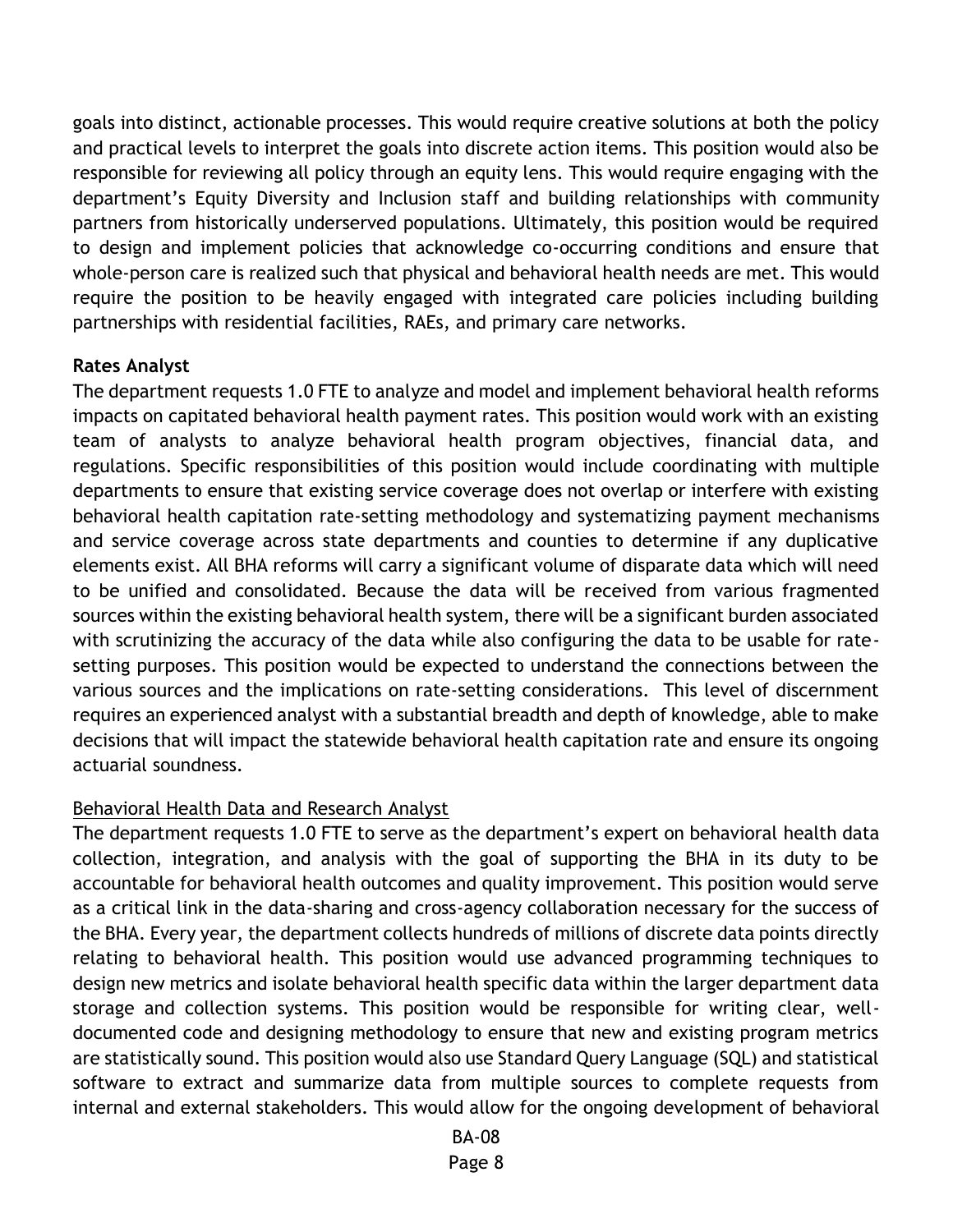health-focused dashboards with the ability to track utilization and other metrics for traditionally underserved populations. The position would be responsible for consolidating and coordinating behavioral health data, conducting quantitative and qualitative analysis to produce descriptive statistics and predictive analytics, and performing regression analysis when needed. The position would also be responsible for communicating these findings internally and externally via written reports and presentations.

Given the size and scope of the behavioral health data sets currently housed and collected, the department believes that valuable policy insights and intervention strategies would result from this intensive analysis. These insights would be critical in shaping future data collection strategies, as well as informing cross departmental decisions pertaining to behavioral health reforms. To accomplish this, the FTE would work closely with internal and external partners in the BHA and CDHS to provide data-informed recommendations, which would shape the behavioral health reform policies as those policies are developed.

## **Connection to Department Performance Plan and Consequences if not Funded**

This request contributes directly to the Pillars in the Department's Performance Plan of Member Health, Care Access, and Operational Excellence. The resources requested drive compliant, efficient, effective business practices that are person- and family-centered. This would enable greater equity in health outcomes by improving members' access to behavioral health services and providers. The initiatives within the request also represent a direct implementation of the department's mission of improving equity, access and outcomes through continuous improvement, transparency, and accountability. This request is also directly aligned with the implementation of the Governor's Wildly Important Goal of improving all Coloradans' access to behavioral health care services and supports.

If this request is not approved, the department would be severely limited in its ability to respond to requests or implement reform recommendations from the BHA. This would significantly limit the impact of the reforms proposed by the BHA. If this request is not approved, reform recommendations from the BHA would be significantly delayed, unmet or occur at the direct expense of other critical program administration and compliance being neglected. Throughout the past two years of planning, the Behavioral Health Executive Committee and Task Force have publicly stated that without significant partnership and effort from the department, the investment and the effectiveness of the BHA would be limited, leaving many Coloradans without access to services and supports. If this request is not approved, the inability of the department to meaningfully engage would drive further fragmentation of the behavioral health system. The department would not be able to absorb the additional workload associated with the BHA reforms within existing resources. Many of the reforms that would be implemented by the BHA are system-level, process-based changes to existing practices, work patterns, and programs. Without additional resources, the department would be unable to adapt its programs and policies to align with the BHA.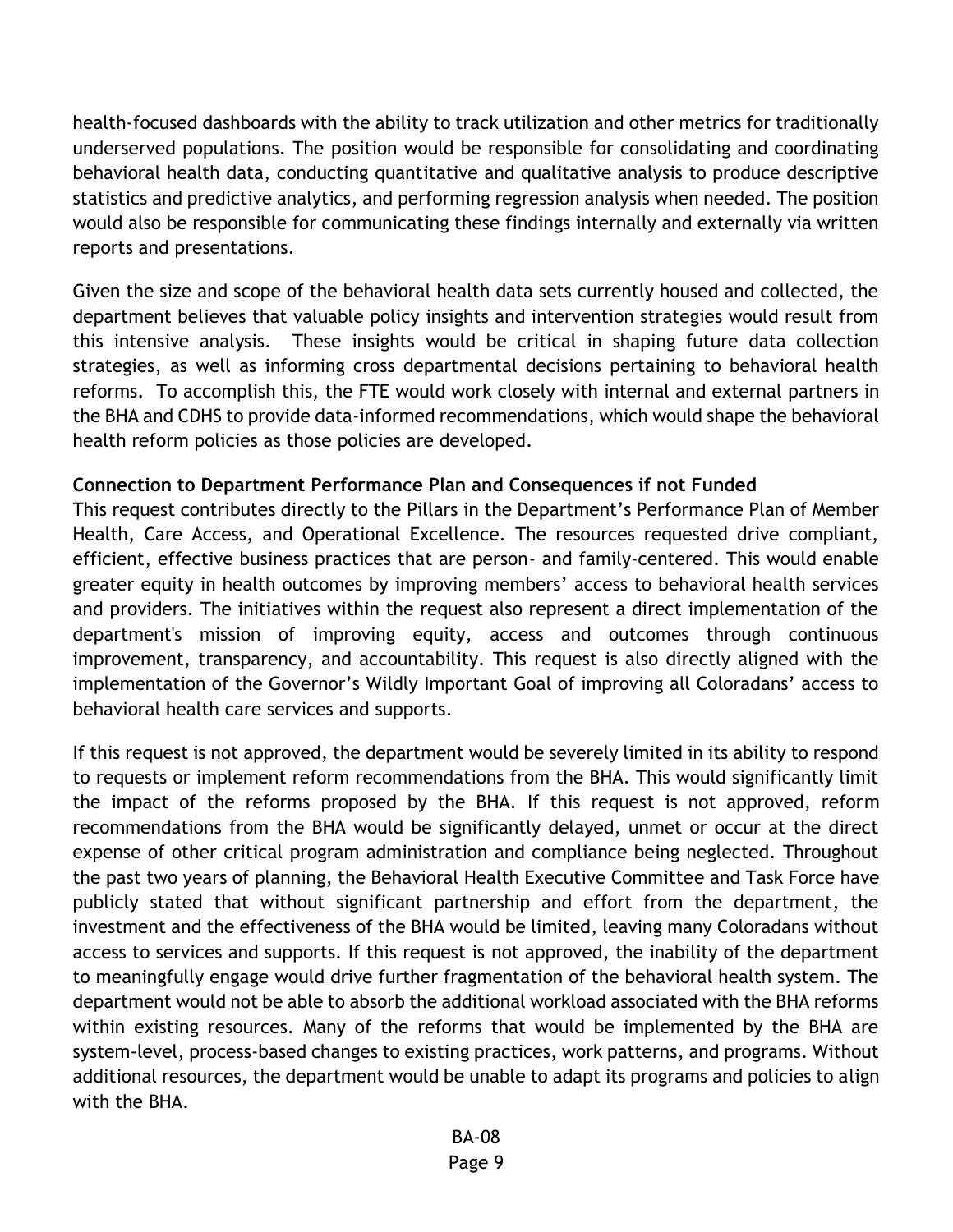### **Evidence-Based Continuum**

The department believes that the Behavioral Health Administration has the potential to be on Step 3 of the OSPB Evidence-based continuum, "Assess Outputs." The BHA, with the help of the department and CDHS, will collect and evaluate data on whether the program objectives are being achieved, as measured by the accountability metrics defined by the BHA. The theory of change within the request posits that by allowing the department to be appropriately staffed, the behavioral health reforms defined by the BHA can be achieved, which will have a positive effect on the health outcomes experienced by both Health First Colorado members, and nonmembers with behavioral health needs. The outputs to be measured to gauge the success of this proposed intervention include the percentage of Coloradans who need but are not receiving behavioral health services will decline from 14 percent, and of those that are currently receiving unsatisfactory behavioral health services will realize greater benefit and value. The department believes the cost/benefit ratio of this proposed intervention to be budget negative; the resources required to appropriately staff the department to implement the BHA reforms are likely to avoid significant future costs by increasing outpatient services and other high-value low-cost claims, while simultaneously reducing the volume of high-cost inpatient services, as well as the unquantifiable cost of human suffering that results from untreated behavioral health conditions. To measure the impact of the BHA reform interventions, the department would collaborate with CDHS, the Office of State Planning and Budgeting, and the BHA to carry out the appropriate evaluation to compare the state's performance in meeting the reform goals of the BHA.

| Theory of Change                  | More Coloradans will receive the care they need if the behavioral health system and the<br>Department are appropriately staffed and funded as outlined in this request, the CDHS<br>Blueprint for is properly funded as outlined in the Blueprint and Needs Assessment, and<br>S.B. 19-222 Implementation Report. |                                                                                                                                                                                      |                          |  |  |  |  |  |  |  |
|-----------------------------------|-------------------------------------------------------------------------------------------------------------------------------------------------------------------------------------------------------------------------------------------------------------------------------------------------------------------|--------------------------------------------------------------------------------------------------------------------------------------------------------------------------------------|--------------------------|--|--|--|--|--|--|--|
| Program Objective                 |                                                                                                                                                                                                                                                                                                                   | To improve access and integration of behavioral health services statewide                                                                                                            |                          |  |  |  |  |  |  |  |
| <b>Outputs Being</b><br>Measured  | Accountability metrics are still being finalized by the BHA                                                                                                                                                                                                                                                       |                                                                                                                                                                                      |                          |  |  |  |  |  |  |  |
| <b>Outcomes Being</b><br>Measured | Accountability metrics are still being finalized by the BHA                                                                                                                                                                                                                                                       |                                                                                                                                                                                      |                          |  |  |  |  |  |  |  |
| Cost/Benefit Ratio                | utilization such as inpatient services.                                                                                                                                                                                                                                                                           | The cost of the status quo will likely be higher than the cost of this budget request. This<br>high cost will most likely be expressed as increases to high-cost health care service |                          |  |  |  |  |  |  |  |
| Evaluations                       | Pre-Post                                                                                                                                                                                                                                                                                                          | Quasi-Experimental Design                                                                                                                                                            | Randomized Control Trial |  |  |  |  |  |  |  |
| Potential<br>Evaluation           | n/a<br>n/a<br>n/a                                                                                                                                                                                                                                                                                                 |                                                                                                                                                                                      |                          |  |  |  |  |  |  |  |
| Continuum Level                   | Step 3                                                                                                                                                                                                                                                                                                            |                                                                                                                                                                                      |                          |  |  |  |  |  |  |  |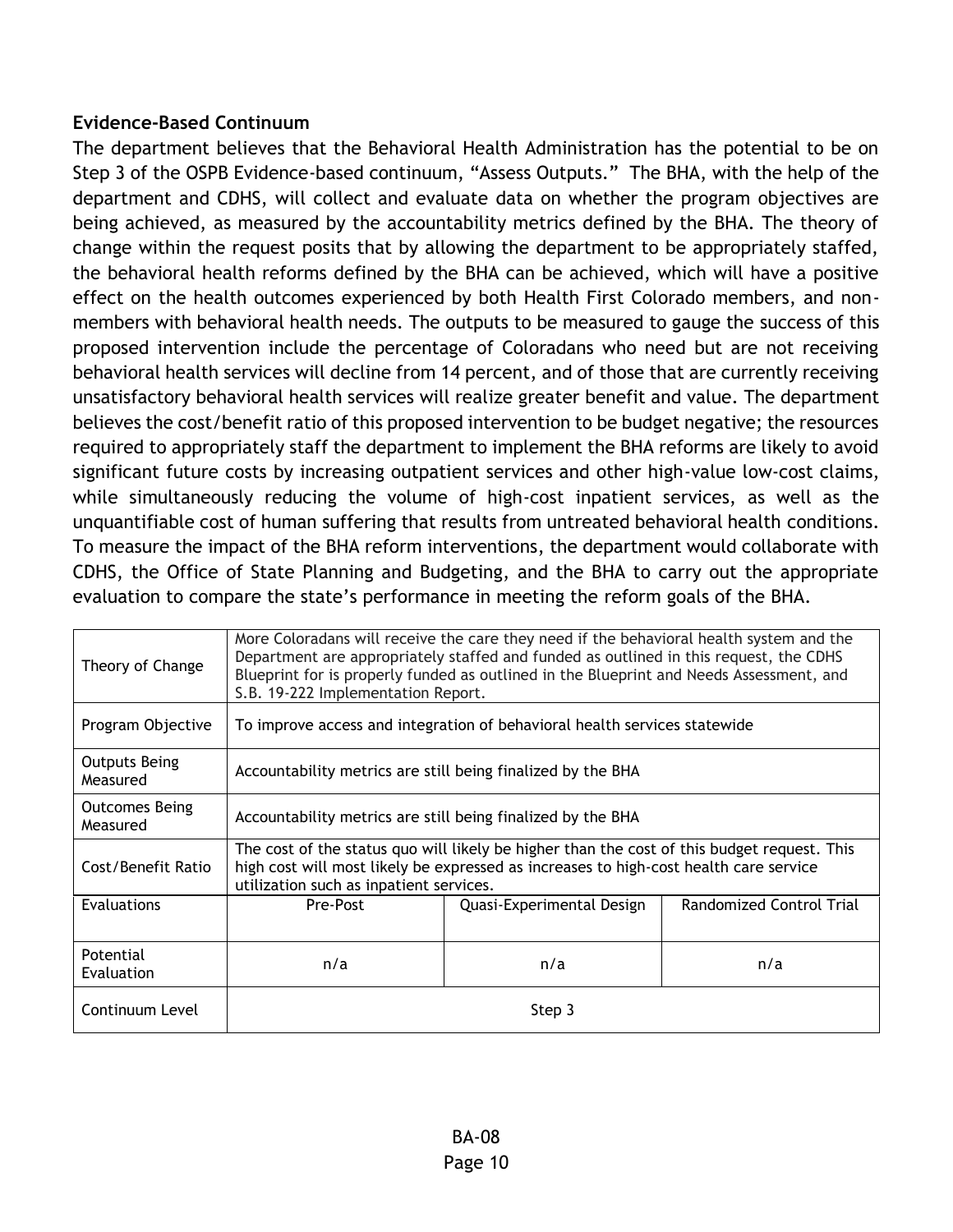#### *Anticipated Outcomes*

With the additional requested staff, the department believes the BHA-led behavioral health reforms would be achieved thereby meeting the Governor's goal of improving the behavioral health safety net system in Colorado. The department is a committed partner in achieving these reforms and seeks to take action in pursuit of these goals by hiring dedicated staff to work in cross-agency collaboration to realize integration of services and improvements to the process and outcomes of behavioral health care in the state. With the additional requested staff, the department would also continue to work internally and with the RAEs to expand their behavioral health provider networks and to monitor contract compliance to ensure that key behavioral health objectives are being met. This request for additional staffing resources would also allow the department to focus targeted efforts on behavioral health data collection and analysis, providing data-informed policy intervention strategies, ensuring that state policy reforms are aligned with federal regulations, effectively utilizing capitated behavioral health care payment rates to ensure and incentivize high-quality cost-effective behavioral health treatments and services for members.

This request would also improve data integrity by allowing for strategic and meaningful analytical interaction with existing datasets, dashboards, and systems. With additional staffing resources, the department would have the ability to more accurately identify behavioral health care service utilization patterns, purposeful policy interventions, and opportunities for efficiencies and savings. This request would also further improve the department's ability to work with the RAEs to continue to integrate physical and behavioral health services, which would lead to cost efficiencies by increasing utilization of low-cost, short term behavioral health services, while reducing long-term, high cost inpatient services. This request would also empower the department to ensure that behavioral health capitation rates are appropriately set to reflect the costs and services resulting from BHA-led behavioral health system reforms.

#### *Assumptions and Calculations*

Where applicable, notable assumptions and sources have been footnoted. Detailed calculations used to determine the fiscal impact for each initiative are included in the appendix.

#### *Supplemental, 1331 Supplemental or Budget Amendment Criteria*

New data has become available since the November 1 budget request submission. Specifically, the contractor has submitted the BHA implementation recommendation report on November 1 in accordance with the November 1 statutory deadline established by HB 21-1097.

> BA-08 Page 11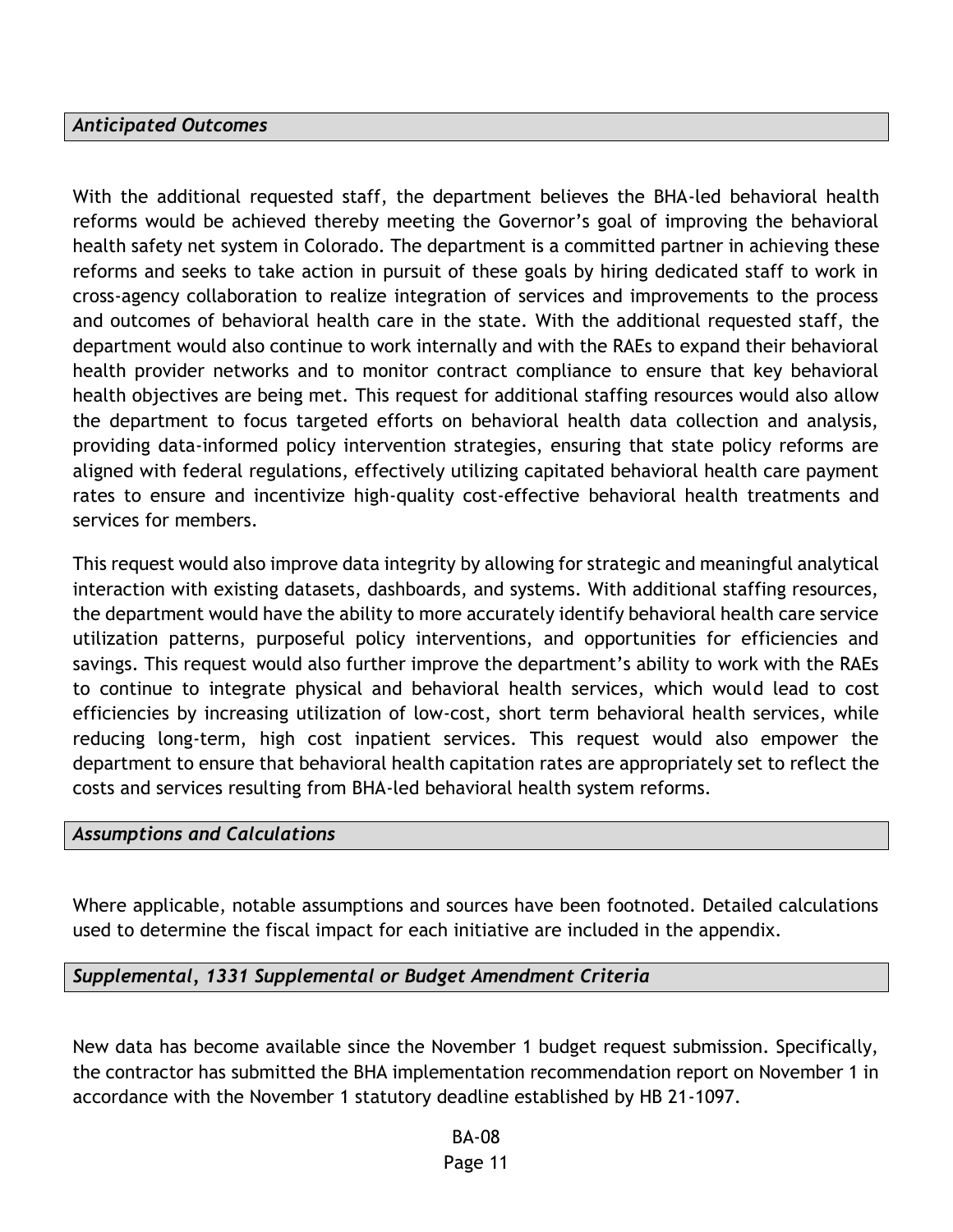|              | Table 1.1<br>Summary by Line Item                                                 |                    |            |                     |            |                         |                      |                 |                                   |  |  |  |  |
|--------------|-----------------------------------------------------------------------------------|--------------------|------------|---------------------|------------|-------------------------|----------------------|-----------------|-----------------------------------|--|--|--|--|
|              | FY 2022-23                                                                        |                    |            |                     |            |                         |                      |                 |                                   |  |  |  |  |
| <b>Row</b>   | Line Item                                                                         | <b>Total Funds</b> | <b>FTE</b> | <b>General Fund</b> | Cash Funds | Reappropriated<br>Funds | <b>Federal Funds</b> | <b>FFP Rate</b> | Notes/Calculations                |  |  |  |  |
|              | (1) Executive Director's Office; (A) General<br>Administration, Personal Services | \$474,767          | 4.8        | \$237,384           | \$0        | \$0                     | \$237,383            |                 | 50.00% Assumed federal match rate |  |  |  |  |
| <sub>R</sub> | Executive Director's Office; (A) General<br>Administration, HLD                   | \$48,276           | 0.0        | \$24,138            | \$0        | \$0                     | \$24,138             |                 | 50.00% Assumed federal match rate |  |  |  |  |
| C            | Executive Director's Office; (A) General<br>Administration, STD                   | \$676              | 0.0        | \$338               | \$0        | \$0                     | \$338                |                 | 50.00% Assumed federal match rate |  |  |  |  |
| D.           | Executive Director's Office; (A) General<br>Administration, AED                   | \$21,129           | 0.0        | \$10,565            | \$0        | \$0                     | \$10,564             |                 | 50.00% Assumed federal match rate |  |  |  |  |
|              | Executive Director's Office; (A) General<br>Administration, SAED                  | \$21,129           | 0.0        | \$10,565            | \$0        | \$0                     | \$10,564             |                 | 50.00% Assumed federal match rate |  |  |  |  |
|              | Executive Director's Office; (A) General<br>Administration, Operating Expenses    | \$39,750           | 0.0        | \$19,875            | \$0        | \$0                     | \$19,875             |                 | 50.00% Assumed federal match rate |  |  |  |  |
| G            | Executive Director's Office; (A) General<br>Administration, Leased Space          | \$33,000           | 0.0        | \$16,500            | \$0        | \$0                     | \$16,500             |                 | 50.00% Assumed federal match rate |  |  |  |  |
|              | H   Total Request                                                                 | \$638,727          | 4.8        | \$319,365           | \$0        | \$0                     | \$319,362            |                 | lSum of Rows A thru G             |  |  |  |  |

|            | Table 1.2<br>Summary by Line Item<br>FY 2023-24                                     |                    |            |                     |            |                                |                      |                 |                                   |  |  |  |
|------------|-------------------------------------------------------------------------------------|--------------------|------------|---------------------|------------|--------------------------------|----------------------|-----------------|-----------------------------------|--|--|--|
| <b>Row</b> | Line Item                                                                           | <b>Total Funds</b> | <b>FTE</b> | <b>General Fund</b> | Cash Funds | Reappropriated<br><b>Funds</b> | <b>Federal Funds</b> | <b>FFP Rate</b> | Notes/Calculations                |  |  |  |
| A          | (1) Executive Director's Office; (A) General<br>Administration, Personal Services   | \$493,779          | 5.0        | \$246,890           | \$0        | \$0                            | \$246,889            |                 | 50.00% Assumed federal match rate |  |  |  |
| B          | (1) Executive Director's Office; (A) General<br>Administration, HLD                 | \$50,210           | 0.0        | \$25,105            | \$0        | \$0                            | \$25,105             |                 | 50.00% Assumed federal match rate |  |  |  |
|            | C (1) Executive Director's Office; (A) General<br>Administration, STD               | \$703              | 0.0        | \$352               | \$0        | \$0                            | \$351                |                 | 50.00% Assumed federal match rate |  |  |  |
| D.         | (1) Executive Director's Office; (A) General<br>Administration, AED                 | \$21,975           | 0.0        | \$10,988            | \$0        | \$0                            | \$10,987             |                 | 50.00% Assumed federal match rate |  |  |  |
|            | (1) Executive Director's Office; (A) General<br>Administration, SAED                | \$21,975           | 0.0        | \$10,988            | \$0        | \$0                            | \$10,987             |                 | 50.00% Assumed federal match rate |  |  |  |
|            | [(1) Executive Director's Office; (A) General<br>Administration, Operating Expenses | \$4,750            | 0.0        | \$2,375             | \$0        | \$0                            | \$2,375              |                 | 50.00% Assumed federal match rate |  |  |  |
| G          | (1) Executive Director's Office; (A) General<br>Administration, Leased Space        | \$33,000           | 0.0        | \$16,500            | \$0        | \$0                            | \$16,500             |                 | 50.00% Assumed federal match rate |  |  |  |
|            | H Total Request                                                                     | \$626,392          | 5.0        | \$313,198           | \$0        | \$0                            | \$313,194            |                 | Sum of Rows A thru G              |  |  |  |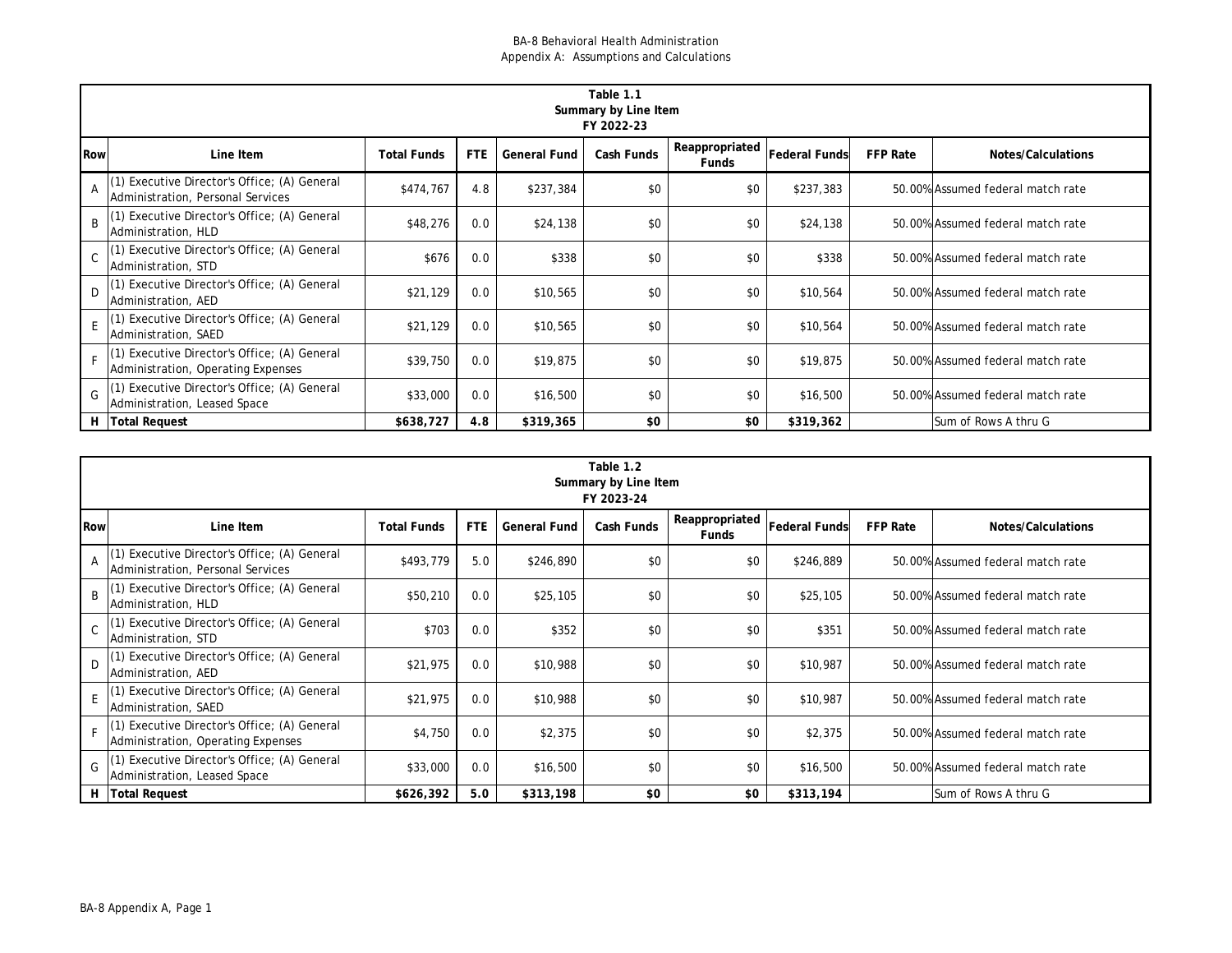|            | Table 1.3<br>Summary by Line Item<br>FY 2024-25 and Ongoing                    |                    |            |                     |            |                                |                      |                 |                                   |  |  |  |  |
|------------|--------------------------------------------------------------------------------|--------------------|------------|---------------------|------------|--------------------------------|----------------------|-----------------|-----------------------------------|--|--|--|--|
| <b>Row</b> | Line Item                                                                      | <b>Total Funds</b> | <b>FTE</b> | <b>General Fund</b> | Cash Funds | Reappropriated<br><b>Funds</b> | <b>Federal Funds</b> | <b>FFP Rate</b> | Notes/Calculations                |  |  |  |  |
|            | Executive Director's Office; (A) General<br>Administration, Personal Services  | \$493,779          | 5.0        | \$246,890           | \$0        | \$0                            | \$246,889            |                 | 50.00% Assumed federal match rate |  |  |  |  |
| R          | Executive Director's Office; (A) General<br>Administration, HLD                | \$50,210           | 0.0        | \$25,105            | \$0        | \$0                            | \$25,105             |                 | 50.00% Assumed federal match rate |  |  |  |  |
|            | Executive Director's Office; (A) General<br>Administration, STD                | \$703              | 0.0        | \$352               | \$0        | \$0                            | \$351                |                 | 50.00% Assumed federal match rate |  |  |  |  |
|            | Executive Director's Office; (A) General<br>Administration, AED                | \$21,975           | 0.0        | \$10,988            | \$0        | \$0                            | \$10,987             |                 | 50.00% Assumed federal match rate |  |  |  |  |
|            | Executive Director's Office; (A) General<br>Administration, SAED               | \$21,975           | 0.0        | \$10,988            | \$0        | \$0                            | \$10,987             |                 | 50.00% Assumed federal match rate |  |  |  |  |
|            | Executive Director's Office; (A) General<br>Administration, Operating Expenses | \$4,750            | 0.0        | \$2,375             | \$0        | \$0                            | \$2,375              |                 | 50.00% Assumed federal match rate |  |  |  |  |
| G          | Executive Director's Office; (A) General<br>Administration, Leased Space       | \$33,000           | 0.0        | \$16,500            | \$0        | \$0                            | \$16,500             |                 | 50.00% Assumed federal match rate |  |  |  |  |
|            | H Total Request                                                                | \$626,392          | 5.0        | \$313,198           | \$0        | \$0                            | \$313,194            |                 | Sum of Rows A thru G              |  |  |  |  |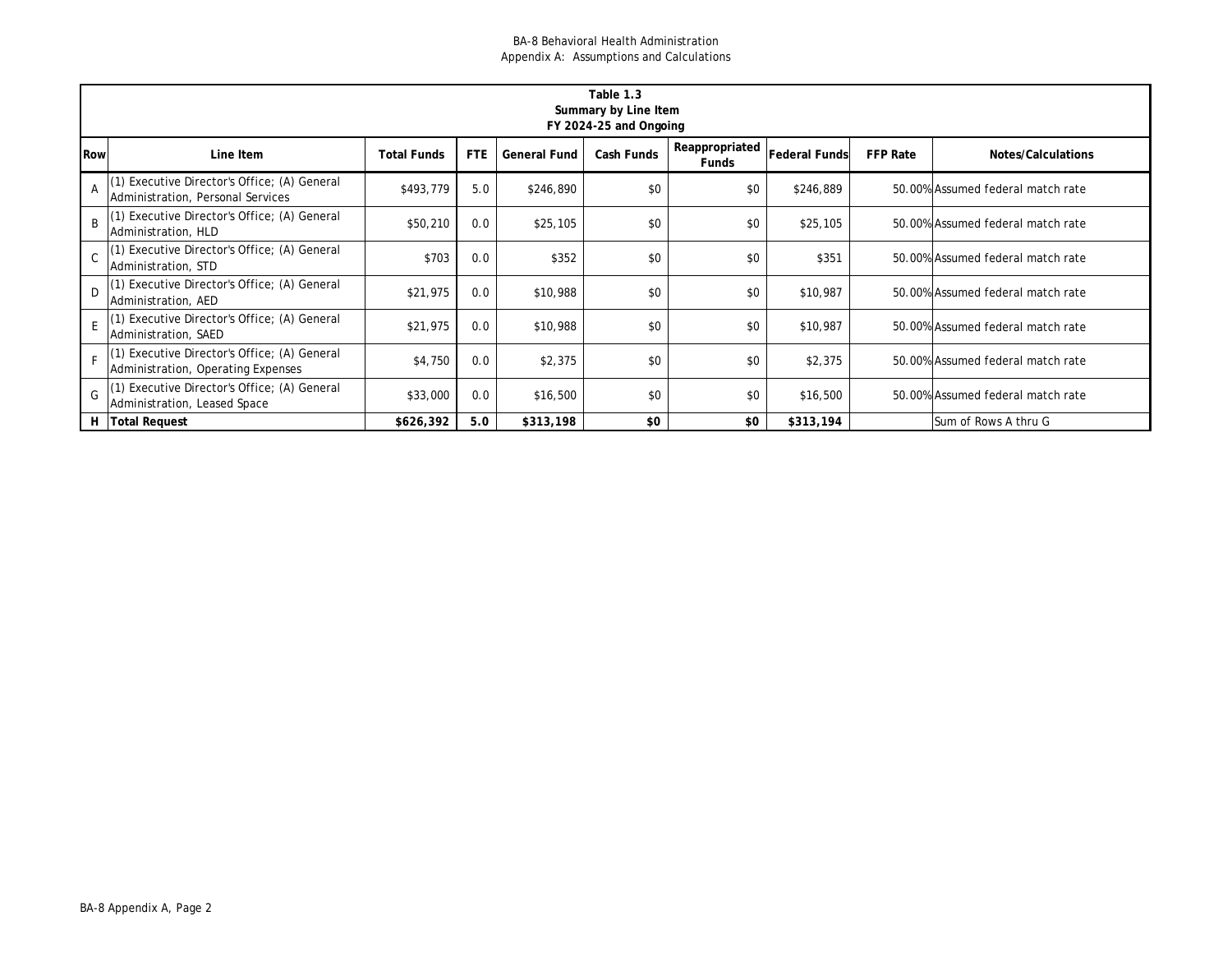|     | Table 2.1                        |                      |     |                  |            |                                                         |           |                 |                                   |  |
|-----|----------------------------------|----------------------|-----|------------------|------------|---------------------------------------------------------|-----------|-----------------|-----------------------------------|--|
|     | Summary by Initiative            |                      |     |                  |            |                                                         |           |                 |                                   |  |
|     | FY 2022-23                       |                      |     |                  |            |                                                         |           |                 |                                   |  |
| Row | Item                             | <b>Total Funds</b> I |     | FTE General Fund | Cash Funds | $\sqrt{R}$ Reappropriated Federal Funds<br><b>Funds</b> |           | <b>FFP Rate</b> | Notes/Calculations                |  |
|     | A Administrative Resources - FTE | \$638,727            | 4.8 | \$319,365        | \$0        | \$0                                                     | \$319,362 |                 | 50.00% Assumed federal match rate |  |
|     | <b>B</b> Total Request           | \$638,727            | 4.8 | \$319,365        | \$0        | \$0                                                     | \$319,362 |                 |                                   |  |

|     | Table 2.2<br>Summary by Initiative<br>FY 2023-24 |                    |            |                     |            |                         |                      |                 |                                   |  |
|-----|--------------------------------------------------|--------------------|------------|---------------------|------------|-------------------------|----------------------|-----------------|-----------------------------------|--|
| Row | Item                                             | <b>Total Funds</b> | <b>FTE</b> | <b>General Fund</b> | Cash Funds | Reappropriated<br>Funds | <b>Federal Funds</b> | <b>FFP Rate</b> | Notes/Calculations                |  |
|     | Administrative Resources-FTE                     | \$626,392          | 5.0        | \$313,198           | \$0        | \$0                     | \$313,194            |                 | 50.00% Assumed federal match rate |  |
| B I | <b>Total Request</b>                             | \$626,392          | 5.0        | \$313,198           | \$0        | \$0                     | \$313,194            |                 |                                   |  |

|     | Table 2.3<br>Summary by Initiative<br>FY 2024-25 and Ongoing |                    |     |                  |            |                                              |           |                 |                                   |  |  |  |  |
|-----|--------------------------------------------------------------|--------------------|-----|------------------|------------|----------------------------------------------|-----------|-----------------|-----------------------------------|--|--|--|--|
| Row | Item                                                         | <b>Total Funds</b> |     | FTE General Fund | Cash Funds | Reappropriated Federal Funds<br><b>Funds</b> |           | <b>FFP Rate</b> | Notes/Calculations                |  |  |  |  |
|     | <b>Administrative Resources-FTE</b>                          | \$626,392          | 5.0 | \$313,198        | \$0        | \$0                                          | \$313,194 |                 | 50.00% Assumed federal match rate |  |  |  |  |
|     | <b>B</b> Total Request                                       | \$626,392          | 5.0 | \$313,198        | \$0        | \$0                                          | \$313,194 |                 |                                   |  |  |  |  |